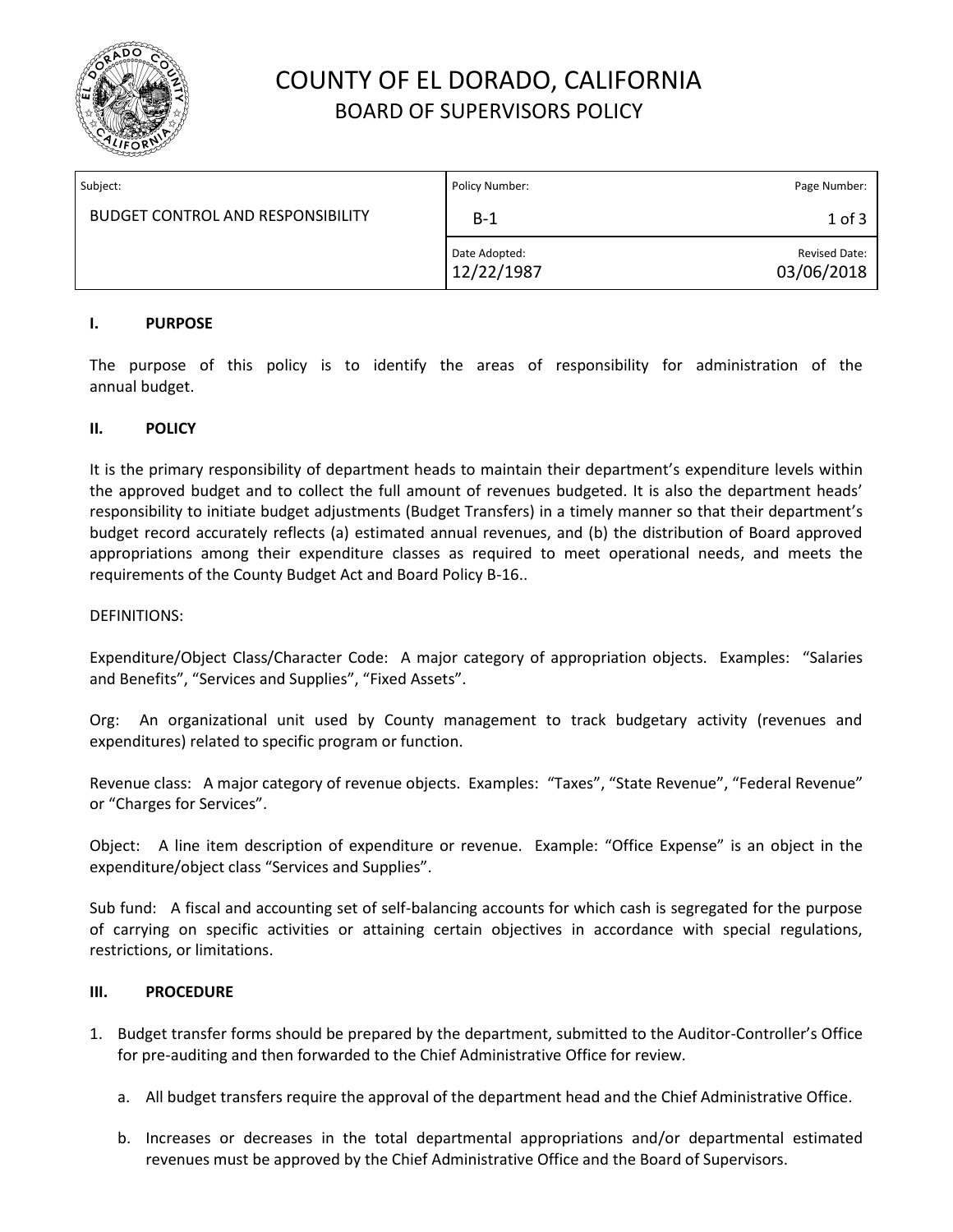

# COUNTY OF EL DORADO, CALIFORNIA BOARD OF SUPERVISORS POLICY

| Subject:                                 | Policy Number:              | Page Number:                       |
|------------------------------------------|-----------------------------|------------------------------------|
| <b>BUDGET CONTROL AND RESPONSIBILITY</b> | $B-1$                       | $2$ of $3$                         |
|                                          | Date Adopted:<br>12/22/1987 | <b>Revised Date:</b><br>03/06/2018 |

- 2. If a budget over-expenditure is going to occur at the department sub fund expenditure/object class level and the expenditures are within the department's control, the department head shall perform one or more of the following steps:
	- a. Lower the expenditure level to maintain overall expenditures within the budgeted amount for the expenditure/object class.
	- b. Request a transfer from another object within the same org.
	- c. Request a transfer from another org within the same sub fund under the department head's control.
- 3. If a revenue estimate is not going to be met, the department head shall do one or both of the following:
	- a. Attempt to speed up revenue collections, or increase rates being charged.
	- b. Lower expenditure levels to the extent possible to match reduced revenue estimates.

In all cases, the department head shall notify the Chief Administrative Officer of the reduced revenue estimate so that necessary estimates of year-end fund balance can be adjusted.

- 4. If a department's overall budget will be over-expended because of circumstances beyond the department's control (i.e., unbudgeted sick leave and comp time payoffs, retirements, equipment failure, operational emergencies) the department head shall notify the Chief Administrative Office and request a transfer from either a related budget under the control of the department or from an appropriate contingency appropriation, to cover such over-expenditures. The Department shall then submit a Board agenda item and budget transfer form to the Chief Administrative Officer, providing adequate justification for the requested transfer, for consideration and approval by the Board of Supervisors.
- 5. It shall be the responsibility of the Auditor-Controller's Office to not allow payment to be processed and disbursed when over-expenditures of an expenditure class other than Class 30, "Salaries and Employee Benefits", have occurred, or will be caused to occur, during the fiscal year within a department's budget at the sub fund level with the following exception:

The Auditor-Controller's Office will process and disburse all payments submitted after June 30 for goods and services received prior to July 1. Once the prior year's financial records are finalized, the Auditor-Controller shall provide the Board of Supervisors with a departmental budget performance schedule that indicates the departments that exceeded either their appropriations by expenditure class or their Net County Cost.

6. It shall be the responsibility of the Chief Administrative Officer to determine when, or if, the shortfall of department revenues requires budget changes. If such a situation occurs, and the department has not completed action described in Section 1 above, the Chief Administrative Officer shall submit the necessary budget transfer form to the Board of Supervisors for consideration and approval.